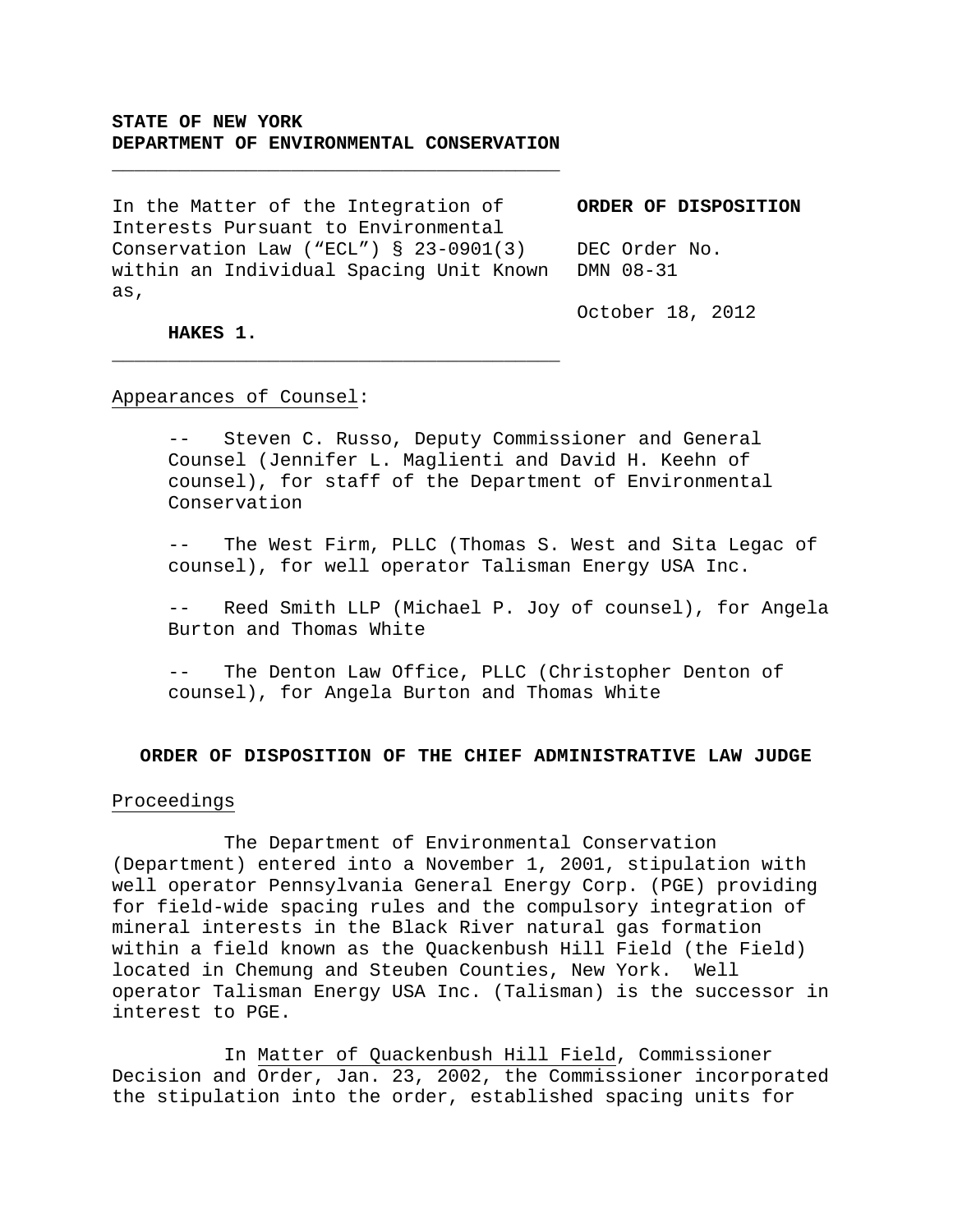four existing wells in the Field, and established procedures for future well spacing and compulsory integration in the Field. In Matter of Quackenbush Hill Field, Commissioner Decision and Order, Dec. 30, 2002, the Commissioner incorporated the stipulation into the order, established a spacing unit for an additional existing well in the Field, and established procedures for future well spacing and compulsory integration in the Field.

 Pursuant to the Commissioner's orders, on August 7, 2003, Department staff issued a permit to drill the Hakes 1 natural gas well (API No. 31-101-23054-00-00) as an extension well in the Quackenbush Hill Field. Talisman is the present owner and operator of the Hakes 1 well.

 Pursuant to the Commissioner's orders and the stipulation incorporated therein, the Director of the Division of Mineral Resources issued an interim order, dated April 4, 2005, establishing a spacing unit for the Hakes 1 well and directing the release of royalties to unleased owners in the unit. The Director's interim order also provided that if necessary, compulsory integration of mineral interests in the unit would be addressed by further proceedings as provided by the stipulation, and in accordance with former title 9 of ECL article  $23.^1$  $23.^1$  In those further proceedings, unleased owners in the unit raised objections to the terms of their compulsory integration into the unit. Accordingly, Department staff referred the matter to the Department's Office of Hearings and Mediation Services for the conduct of adjudicatory proceedings pursuant 6 NYCRR part 624.

 A legislative hearing and issues conference were duly noticed and conducted before the undersigned Chief Administrative Law Judge James T. McClymonds on June 23, 2008. After the issues conference, the Chief ALJ issued a ruling on issues and party status on September 15, 2008, identifying several issues for adjudication based upon the parties' stipulations (see Matter of Chemung SRA 1, et al., Ruling of the Chief ALJ on Issues and Party Status, Sept. 15, 2008).

i<br>Li

<span id="page-1-0"></span> $^{\rm 1}$  Effective August 2, 2005, ECL 23-0501 and ECL 23-0901 were significantly amended (see L 2005, ch 386). Because the well permit and spacing order for the Hakes 1 well were issued prior to August 2, 2005, the compulsory integration of mineral interests within the well are governed by the 2001 stipulation, and the practices and procedures in effect prior to the 2005 amendments (see L 2005, ch 386, § 10).